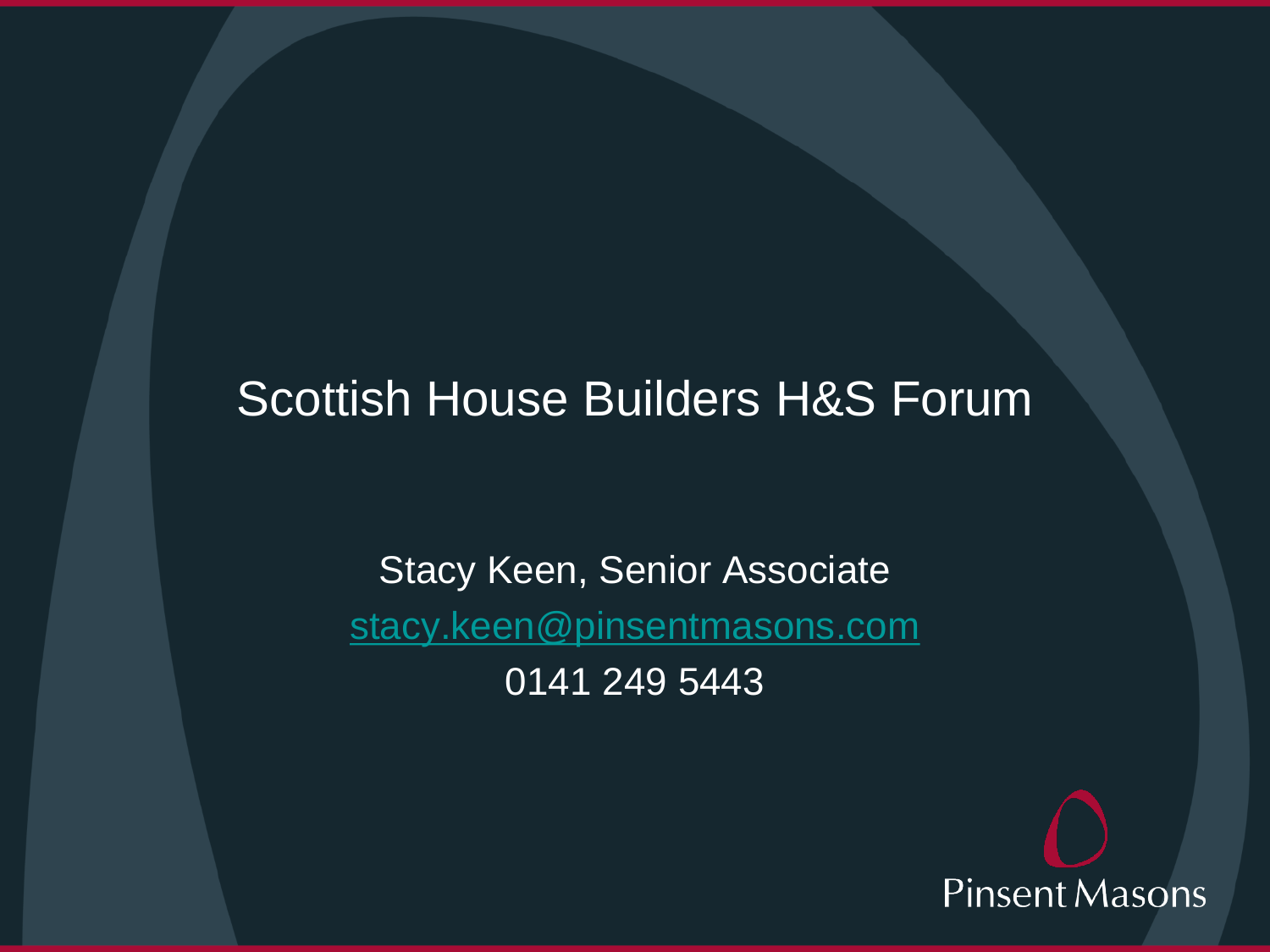#### The Facts

• Dan Jones is the Operations Director for Strathdeen House Builders. It's 8.30am on Tuesday, 12 June 2014. Dan receives a telephone call from security at a site to inform him that an employee, Peter Smith, has been run over in a car park within the site. Dan goes to the car park. Paramedics and the police respond to the 999 call. The police speak to a few people but leave the site within the hour.



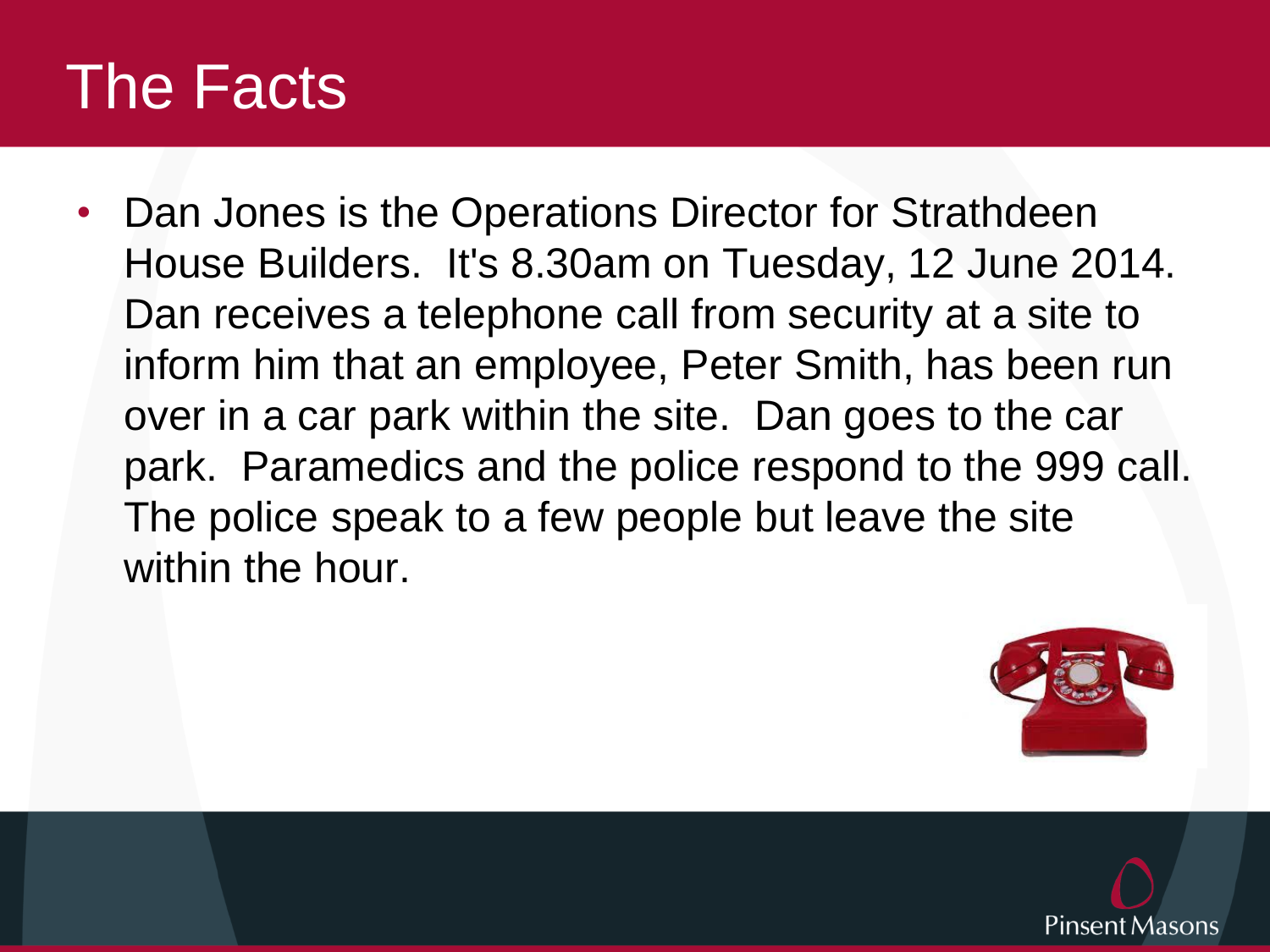## The Facts (cont.)

- That morning Dan instructs the company's Health & Safety Manager, Tom Jones, to complete an incident report.
- Later that day Tom sends Dan an email attaching his incident report, which is critical of the car park arrangements at the site.
- The following morning two police officers return to the site and inform Dan that Peter has died. They ask if he can provide any relevant information about the incident.
- Dan provides the police with a copy of the incident report that Tom prepared and the Police take a 'note book' statement from Tom, Dan and several other employees about the car park arrangements.

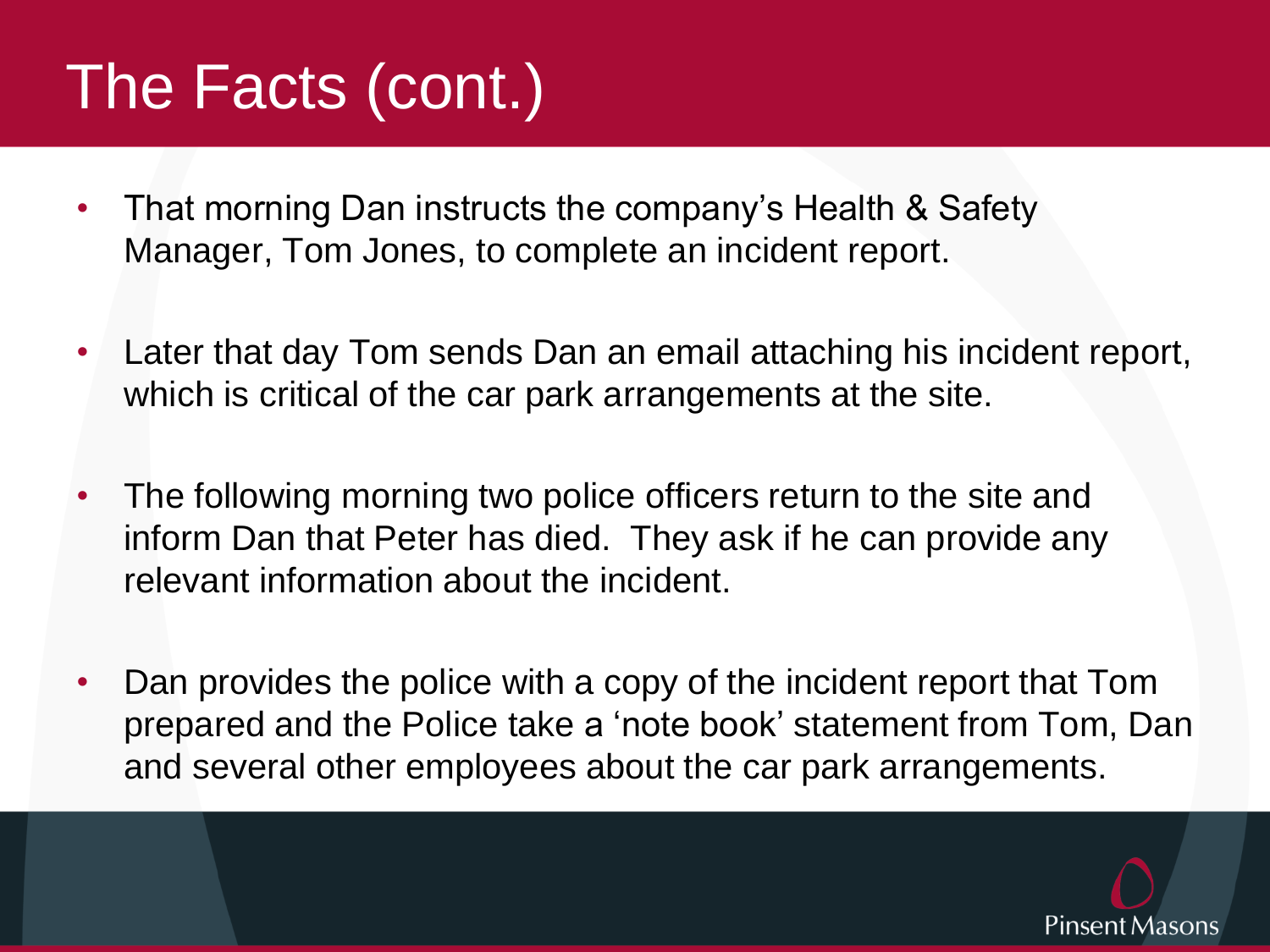## The Facts (cont.)

- The company's health and safety manual, records of health and safety audits, minutes of Board Meetings for the past two years, and Tom and Dan Brown's laptops were seized.
- Tom and Dan are invited to attend the local police station.
- During the course of his interview, Tom informs the police that:
	- He reports to Dan who, in accordance with the Safety Management Manual, has overall responsibility for health and safety.
	- In that capacity, Dan has responsibility for ensuring that risk assessments are carried out and procedures are implemented.
	- Strathdeen House Builders had recently re-tendered the contract for vehicle maintenance as part of a cost saving initiative.
	- He has said for some time that the car park is not fit for purpose.

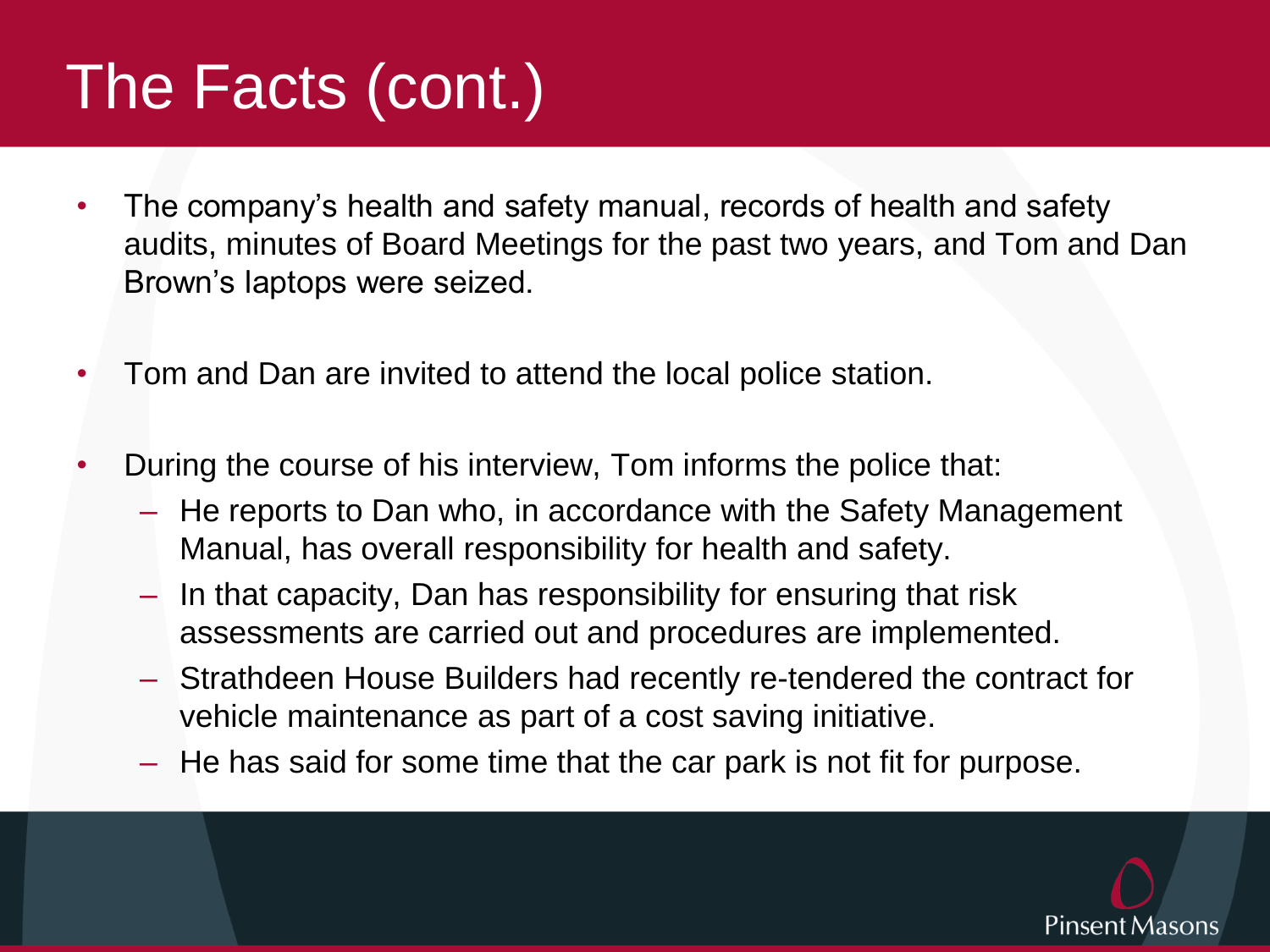

#### • Role play of Dan's interview

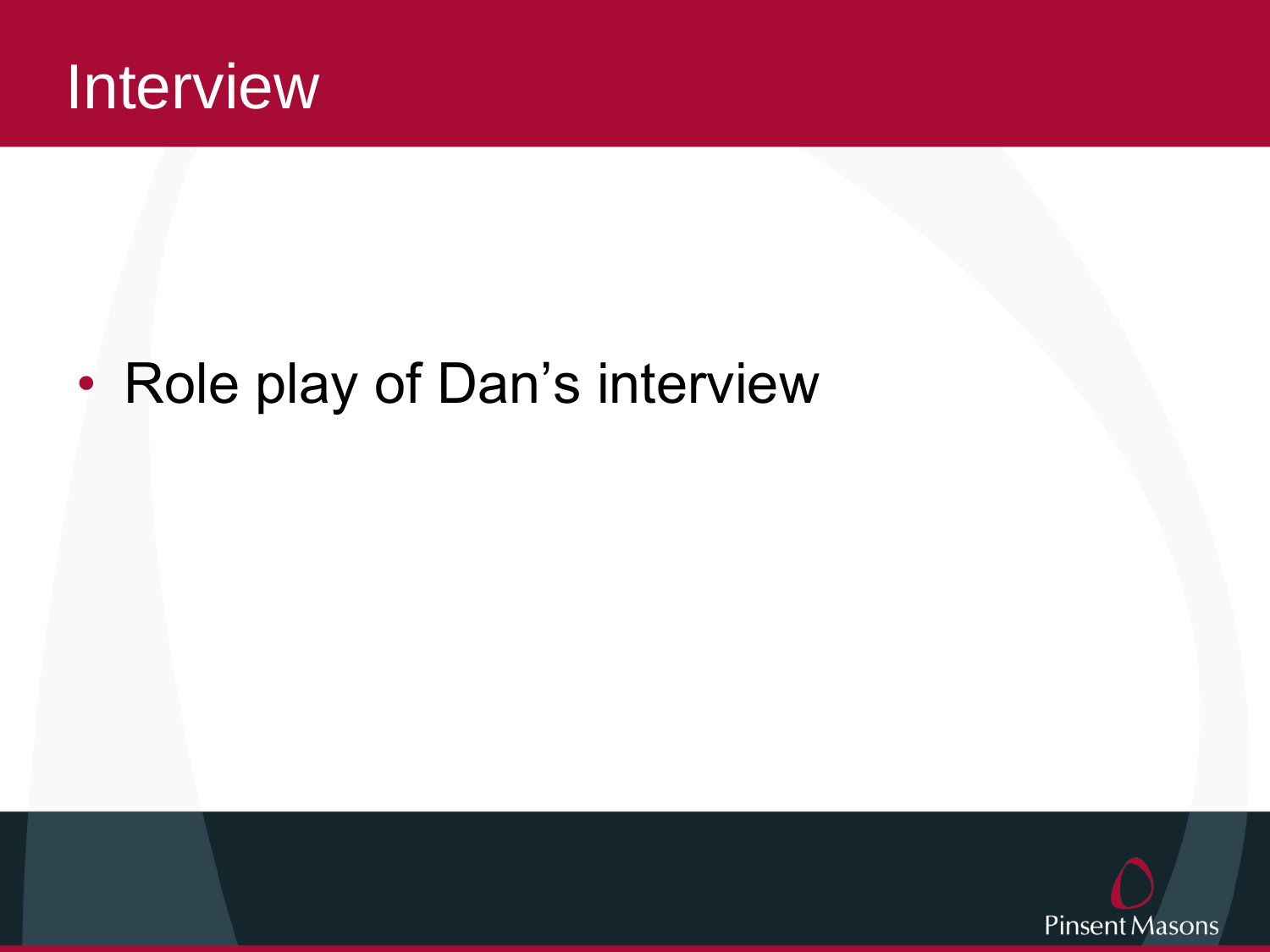## The Facts (cont.)

- Several weeks pass by and the police decide that on the basis of the information obtained in the course of their investigation, there is no prospect of there being a charge of corporate homicide being made against Strathdeen House Builders and they pass the investigation over to the HSE.
- The HSE finalise the investigation and recommend a prosecution of Strathdeen House Builders on indictment.
- Strathdeen House Builders is prosecuted for breaching section 2 of the HSWA (failing to ensure, so far as is reasonable practicable, the safety of its employee) and regulation 3 of the MHSWR (failing to make a suitable and sufficient risk assessment)

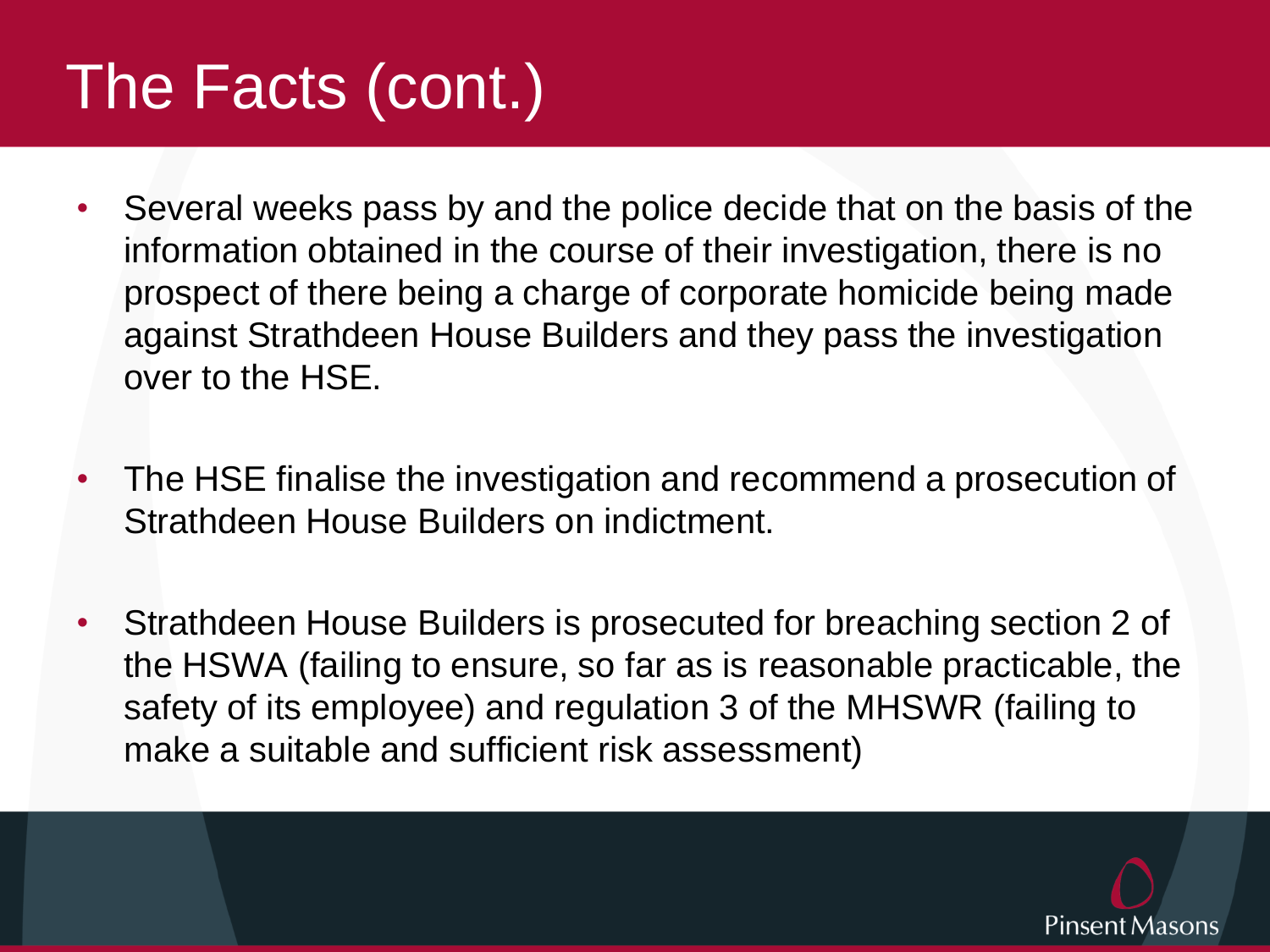

#### • Role play of Dan's evidence

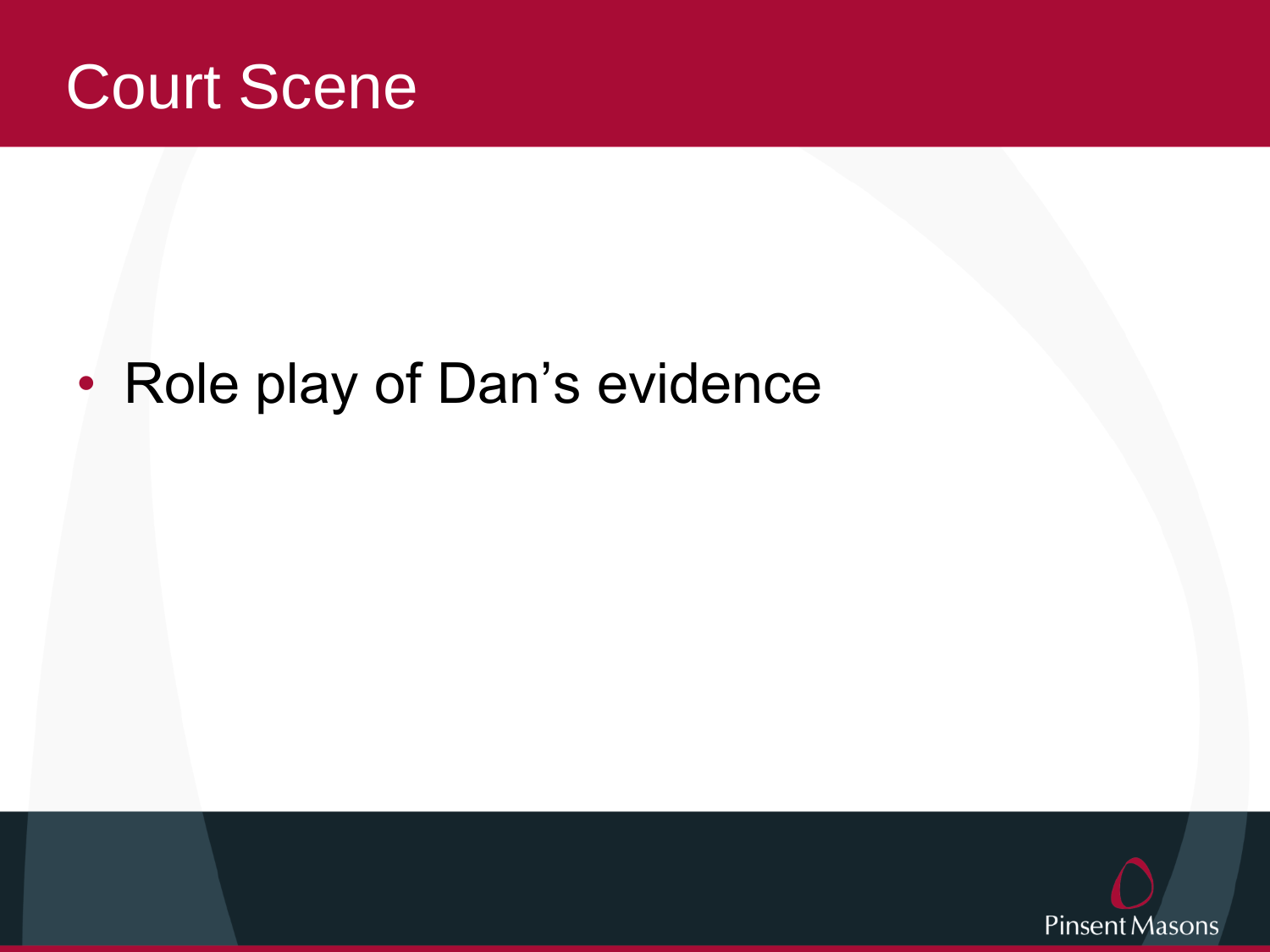#### Question

- On the basis of what you heard, what is your verdict against Strathdeen House Builders?
	- A. Guilty B. Not Guilty
- Would you have also prosecuted Dan?
- In dealing with the investigation, what could Dan have done better?

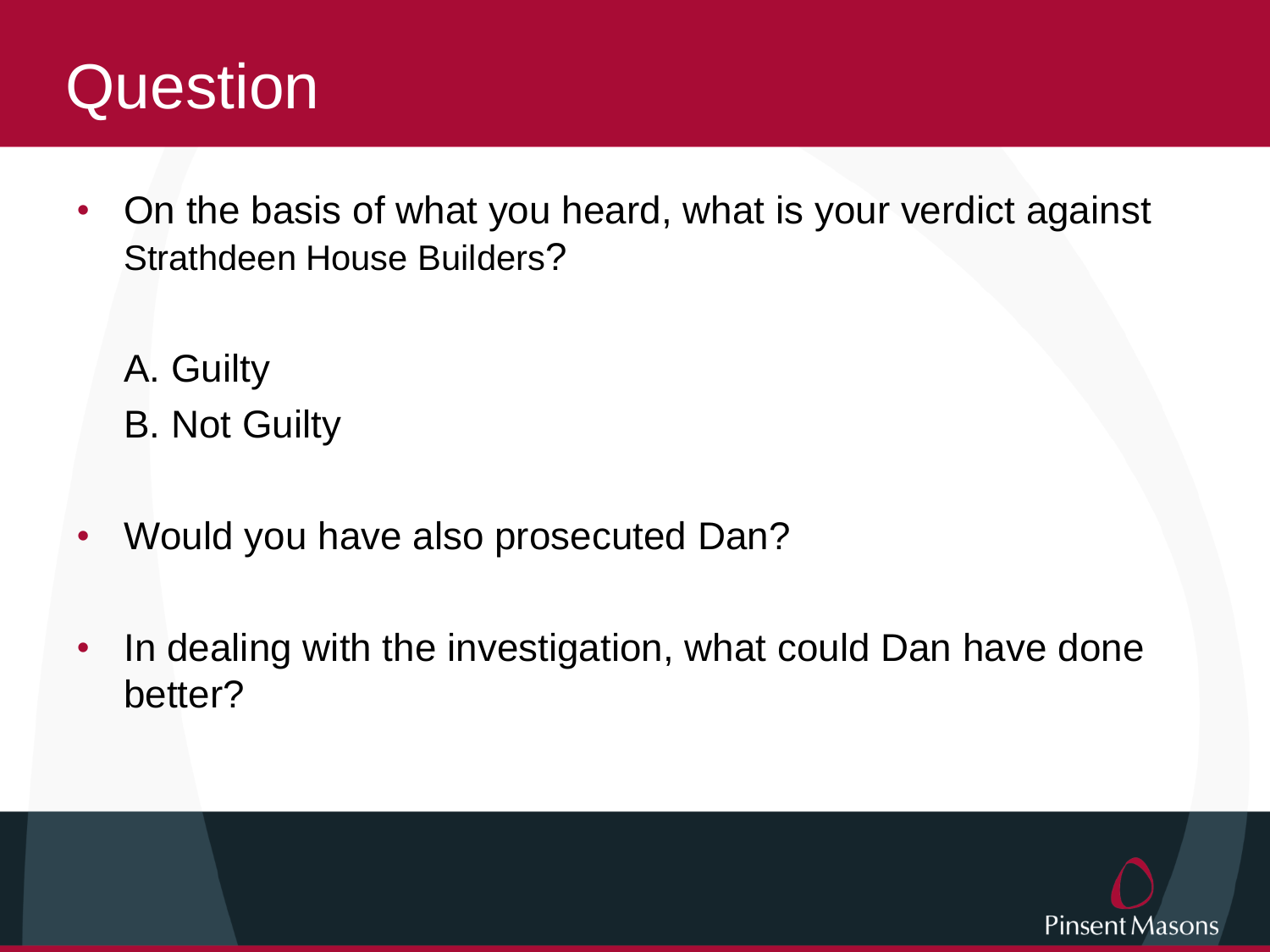# Learning Points

- Good health and safety compliance is essential
- Remember every day risks e.g. walking across the car park
- Serious criminal cases and significant fines are on the increase
- Necessitates:
	- Careful allocation of responsibilities
	- Accurate and balanced incident reports
	- Awareness of legal rights
	- Careful answering of questions

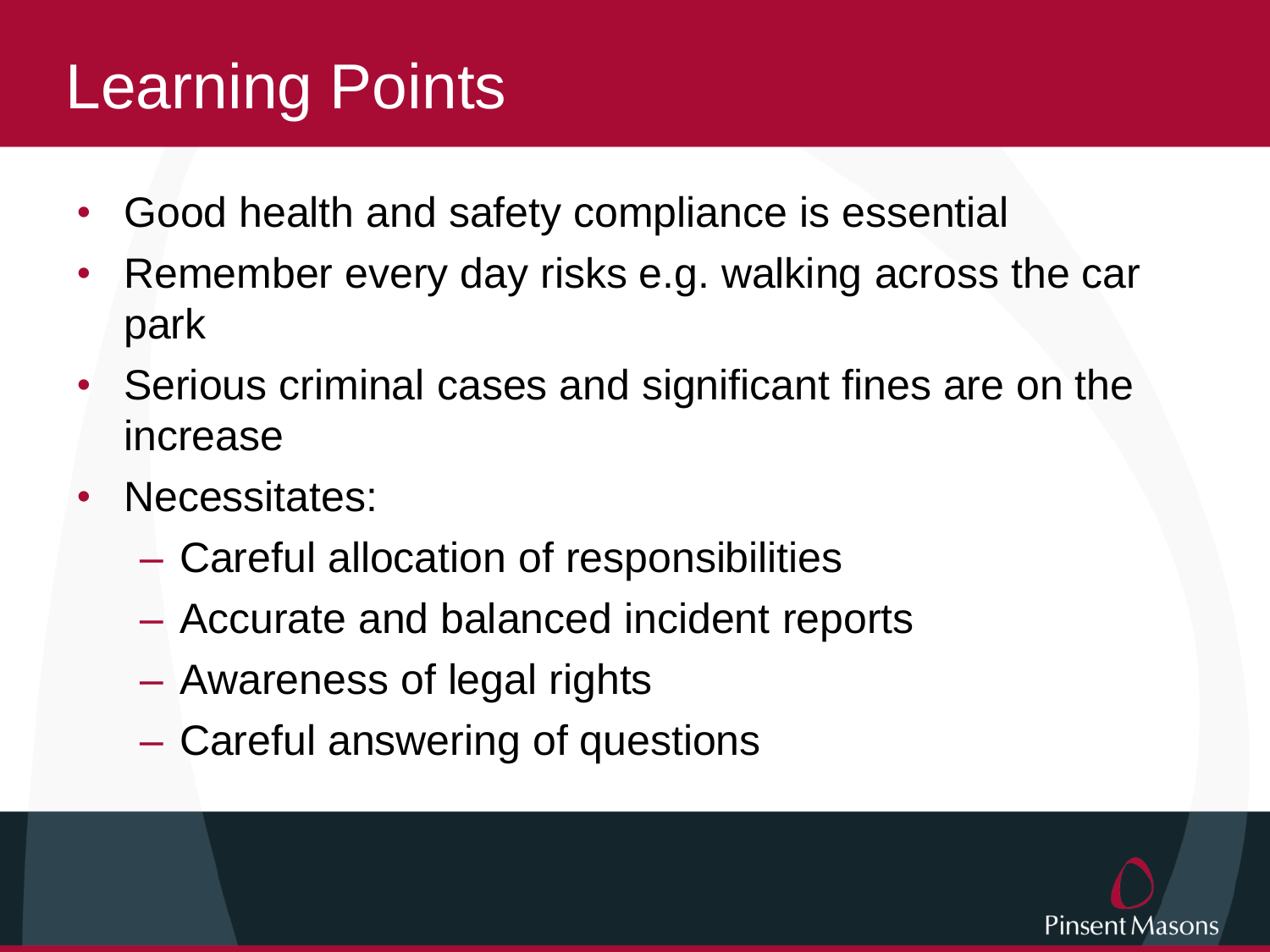# Learning Points

- Key legal rights
	- Right to silence (except under s.20)
	- Right to legal advice (Cadder judgment)
	- Right to withhold documents (except under s.20 or under warrant)
	- Right to withhold legal communications and privileged documents
- Implement Incident Management Plans
- Take legal advice at the outset